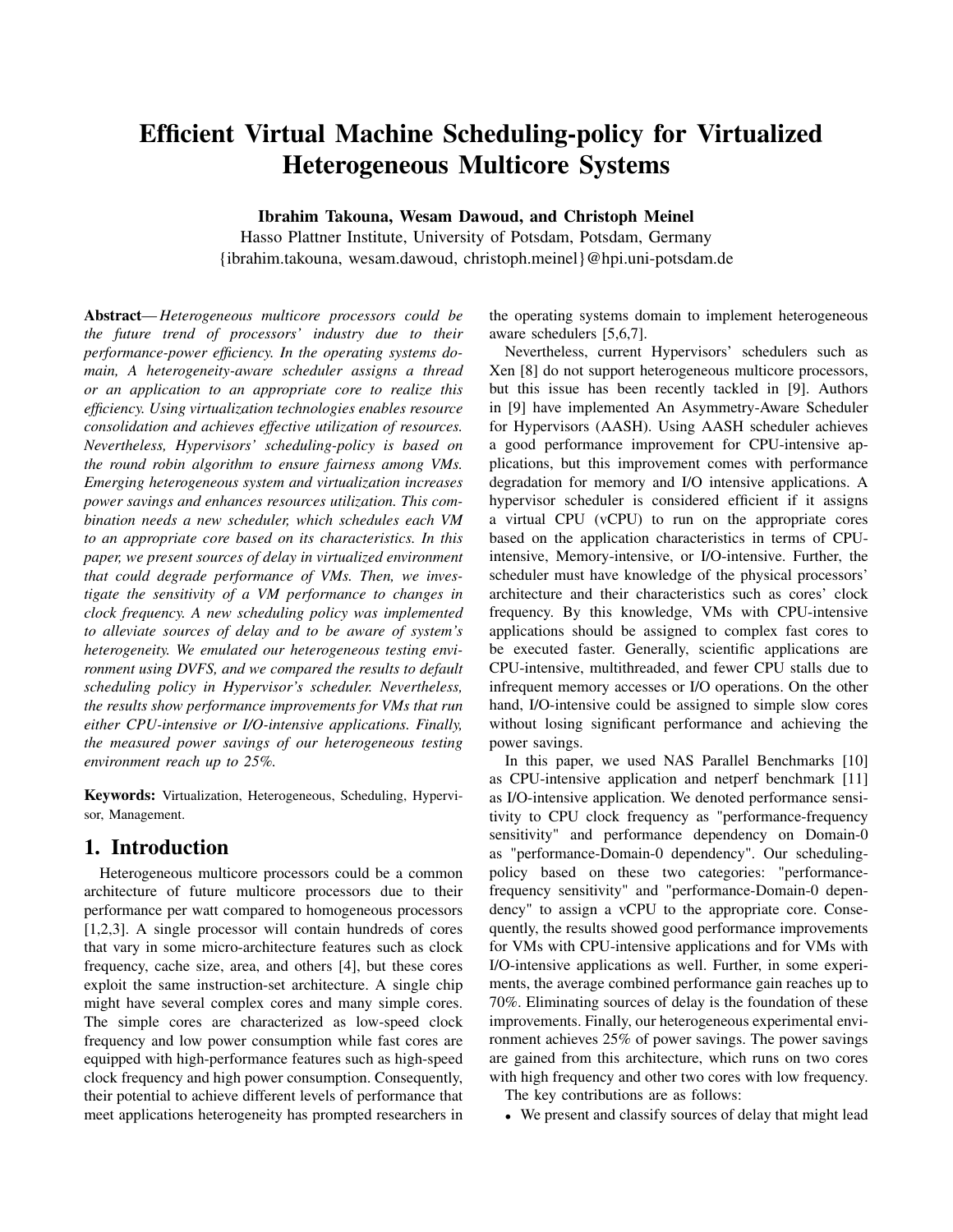to performance degradation of the whole system such as inter-process commutation and scheduling delay.

- Then, we illustrate performance of NPB benchmark performance-frequency sensitivity for both OpenMP and SERIAL versions of NPB benchmark. Similarly, we investigate sensitivity I/O-intensive applications to clock frequency and their dependency on Domain-0 using netperf benchmark with TCP and UDP streams options.
- We present our modified scheduling-policy that applied to the default credit scheduler of Xen Hypervisor.
- Finally, we discuss the results of experiments showing performance comparison between the default and the modified scheduling-policy.

The rest of paper is organized as follows. The next section discusses sources of delay in virtualized environment and motivates our work. Section 3 presents details about experimental platform and the benchmarks that were used. In Section 4, we discuss sensitivity of VMs performance to CPU clock frequency. Performance evaluation is presented in Section 5. The related work is described in Section 6. Finally, conclusions is presented in Section 7.

# 2. Background and Motivation

# 2.1 Background

In virtualized servers, virtual CPUs (vCPUs) of a virtual machine (VM) usually experience scheduling delay due to their competition on physical CPUs (pCPUs) with other vC-PUs of the co-hosted VMs including the privileged domain of the Hypervisor (i.e., Domain-0). We discuss sources of delay that impede VMs to achieve the best performance. Sources of delay effect on Network I/O was discussed in [12], meanwhile inter-process communication delay was experienced in [13] due to threads synchronization. We point out these sources as follows.

#### a) Delay influences network I/O VMs performance:

- 1) The network communication between two VMs is a type of I/O that mainly depends on Domain-0 because a VM does not have privileges to access the physical NIC. Nevertheless, more details could be found in [12].
	- Sending a packet from a VM to another VM in the same host might experience delay due to scheduling Domain-0. The delay is the time period between a VM (a sender) copying a packet into the Domain-0's transmission-I/O-ring and Domain0 being scheduled next to notify another VM (a recipient) in the same host by setting up an event channel notification.
	- Sending/Receiving a packet from a VM to another VM into another host: The delay is the time period between a VM (a sender) copying a packet into the

Domain-0's transmission-I/O-ring and Domain0 being scheduled next to send it via the physical NIC of host and the time period between receiving a packet in the physical NIC of the server hosting the recipient VM and Domain-0 being scheduled next to set up an event channel notification for the recipient VM.

- 2) Delay related to sender VMs scheduling which is the waiting period of a VM to be scheduled for copying a packet into the Domain-0's transmission-I/O-ring.
- 3) Delay related to recipient VMs scheduling which is the duration between when Domain0 sets up an event channel notification for the recipient VM and when the recipient being scheduled next to read the packet from Domain-0's transmission-I/O-ring.

#### b) Delay influences CPU-intensive VMs performance:

- 1) To achieve better I/O latency, the Xen Credit scheduler prioritizes vCPU I/O-intensive. When a vCPU is blocked waiting for I/O it will not consume credits; when it wakes, it enters the BOOST state and may immediately preempt running vCPU. Generally, vCPU (CPU-intensive) has less credit than vCPU (I/Ointensive). The frequent preemption of vCPU degrades performance especially for cache sensitive applications because some pCPU cycles go for cache-warming.
- 2) Delay related to inter-process communication comes from asynchronous assignment for vCPU. Xen credit scheduler assigns vCPU asynchronously to satisfy the fairness among vCPUs in the host. However, asynchronous scheduling decreases performance of a multithreaded application that needs synchronization among its threads.

After introducing sources of delay, we give an overview of Xen's credit scheduler [8]. The scheduler gives each vCPU 300 credits for a 30ms accounting period. A 100 credits is subtracted from vCPU each tick. A tick equals 10ms. The scheduler selects the next vCPU to run on pCPU after prioritizing vCPUs with either OVER or UNDER according to their remaining credits. The selection is preformed when the current running vCPU finishes its time-slice or its status becomes idle or blocked.

# 2.2 Motivation

Increasing number of cores in a single chip has become the mainstream industry to avoid vertical scaling of CPU frequency. A single chip expected to contain hundreds of cores that could be heterogeneous either by design or due to variability and possibility of defects with time [14]. Nevertheless, Heterogeneous multicore promises to achieve 60% in power saving compared to homogeneous [3]. Similarly, using virtualization technologies realizes efficient power savings by hosting multiple virtual machines on a single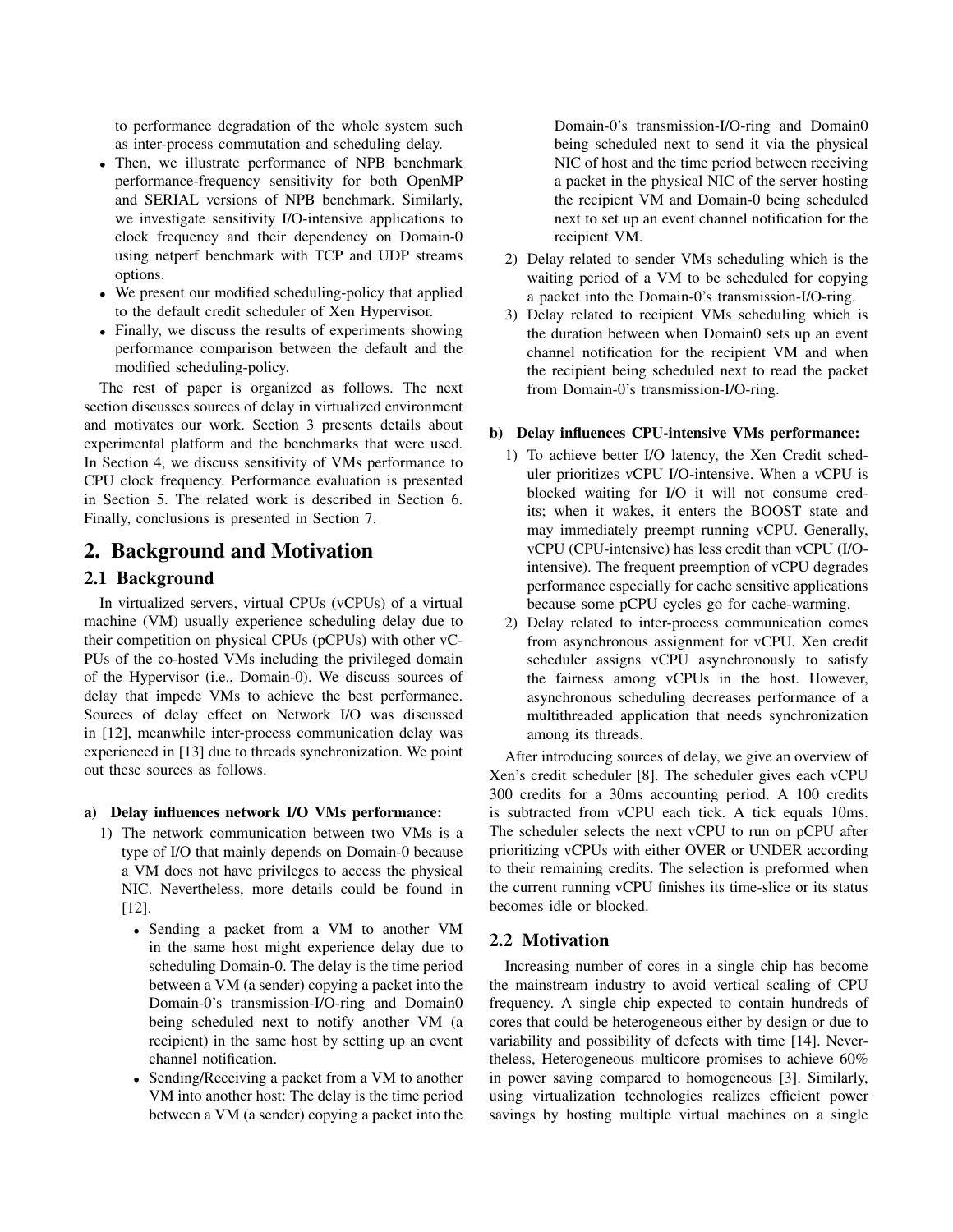physical server. In this paper, we combine heterogeneous processors with virtualization technology to demonstrate the potentials of this combination in achieving power savings and maintaining applications performance at the acceptable level. Current Hypervisors' schedulers based on the round robin scheduling algorithm ensure fairness share of physical cores among VMs, but these schedulers were tailored for homogeneous cores, so using them in heterogeneous environment causes large performance losses. However, the advantages of this combination could not be achieved without dynamic classification for VMs and schedulers aware of VMs classification and processors' heterogeneity. This paper sheds light on some of these advantages to motivate research in this area.

# 3. Testing Environment and Benchmarks

#### 3.1 Experimental Platform

Our experimental platform is a Dell OPTIPLEX 980 server with an Intel quad-core processor frequency range 2.79 - 1.2GHz, 8MB shared L3 Intel Smart Cache, and VID-Voltage rang 0.6500V-1.4000V. The server is equipped with 8GB memory. We emulated a heterogeneous processor according to expected frequency ranges in future heterogeneous systems[4], so we set two cores with high clock frequency  $F_F$  = 2.79GHz and other two cores with low clock frequency  $F_L$ =1.33GHz. We considered each core as a physical CPU (pCPU). Our experimental virtualized environment based on Ubunutu-10-32bit-Xen 4.1. Ubuntu operating system was used for para-virtualized unprivileged domains. The number of VMs and vCPUs was changed according to experiments purpose, and each experiment in this paper was repeated at least five times and the average of these readings was considered.

#### 3.2 Benchmarks

The NAS Parallel Benchmarks [10] (NPB) was designed to evaluate the performance of HPC systems. NPB consists of a set of programs that differ in dataset size. The dataset size increases according to the chosen class ( i.e., S, W, and A-D) during compilation. Further, NPB suite comes in a variety of versions: SERIAL, OpenMP, MPI, and Java. The SERIAL and OpenMP versions were used in our experiments and compiled with class C dataset which is the second largest dataset after class D. Authors of [15] studied NPB characteristics and provided performance analysis for MPI version. Generally, the NPB programs show a high CPU utilization, and this indicates that those programs are computation-intensive and infrequently blocked for communication or I/O operation. When a program runs with four threads, the communication patterns in these programs are as follows. BT and SP exhibit a mesh communication pattern, but BT includes a number of I/O operations. CG shows a one dimensional nearest neighbor chain pattern. LU and EP show a ring and negligible communication pattern respectively. Finally, CG and LU are communication intensive and their message size is large compared to the other programs, but LU is a synchronous-sensitive among its threads[13]. We denote OpenMP version of NPB by NPB-OMP that encloses CPU-intensive parallel programs, and the SERIAL version by NPB-SER that includes CPU-intensive single thread programs. Furthermore, we refer to individual program in NPB suite using this notion EP-OMP which means EP program of OpenMP version, or EP-SER which means EP program of the SERIAL version.

Netpref [11] is a network benchmark with a variety of options. We used netperf with TCP\_STREAM option to measure TCP channel bandwidth and with UDP\_STREAM to measure UDP channel bandwidth. In this paper, we refer to them with netperf-TCP and netperf-UDP respectively.

# 4. VMs SENSITIVITY ANALYSIS

In this section, we analyzed sensitivity of VMs' performance to changes in CPU clock frequency for VMs that run CPU-intensive and I/O-intensive applications. Then, we illustrated dependency of VMs' on Domian-0 for VMs with I/O-intensive applications.

#### 4.1 VMs with NBP Sensitivity Analysis

To analyze VMs performance-frequency sensitivity, we used NBP-SER and NPB-OMP benchmarks as CPUintensive programs. In this experiment, we pinned vCPUs of Domain-0 to cores (0,1) and vCPUs of VMs were pinned to the another two cores (2,3) to avoid Domain-0's influence on the VMs; in other words, to prevent Domain-0 from being queued with the VMs in the same queue. First, the experiment was run while the cores (2,3) were set to run with high frequency  $F_F$ =2.79GHz as fast cores. Then, it was run again after changing frequency settings of the cores (2,3) to low frequency  $F_S$ =1.33GHz as slow cores. Finally, we used the price elasticity of demand economics formula to determine program's completion time and throughput sensitivity of clock frequency. We considered T the completion time and Th the throughput as the demand, and F clock frequency as the price. The sensitivity was determined using the formula from [18].  $E_{T,F}$  is the completion time sensitivity of clock frequency, and  $E_{Th,F}$  is throughput sensitivity of clock frequency.

$$
E_{T,F} = \frac{T_F - T_S}{F_F - F_S} * \frac{F_F + F_S}{T_F + T_S}
$$
 (1)

$$
E_{Th,F} = \frac{Th_F - Th_S}{F_F - F_S} \ast \frac{F_F + F_S}{Th_F + Th_S} \tag{2}
$$

Due to the inverse relationship between CPU frequency and completion time,  $E_{T,F}$  values are negative, so completion time increases as CPU frequency decreases and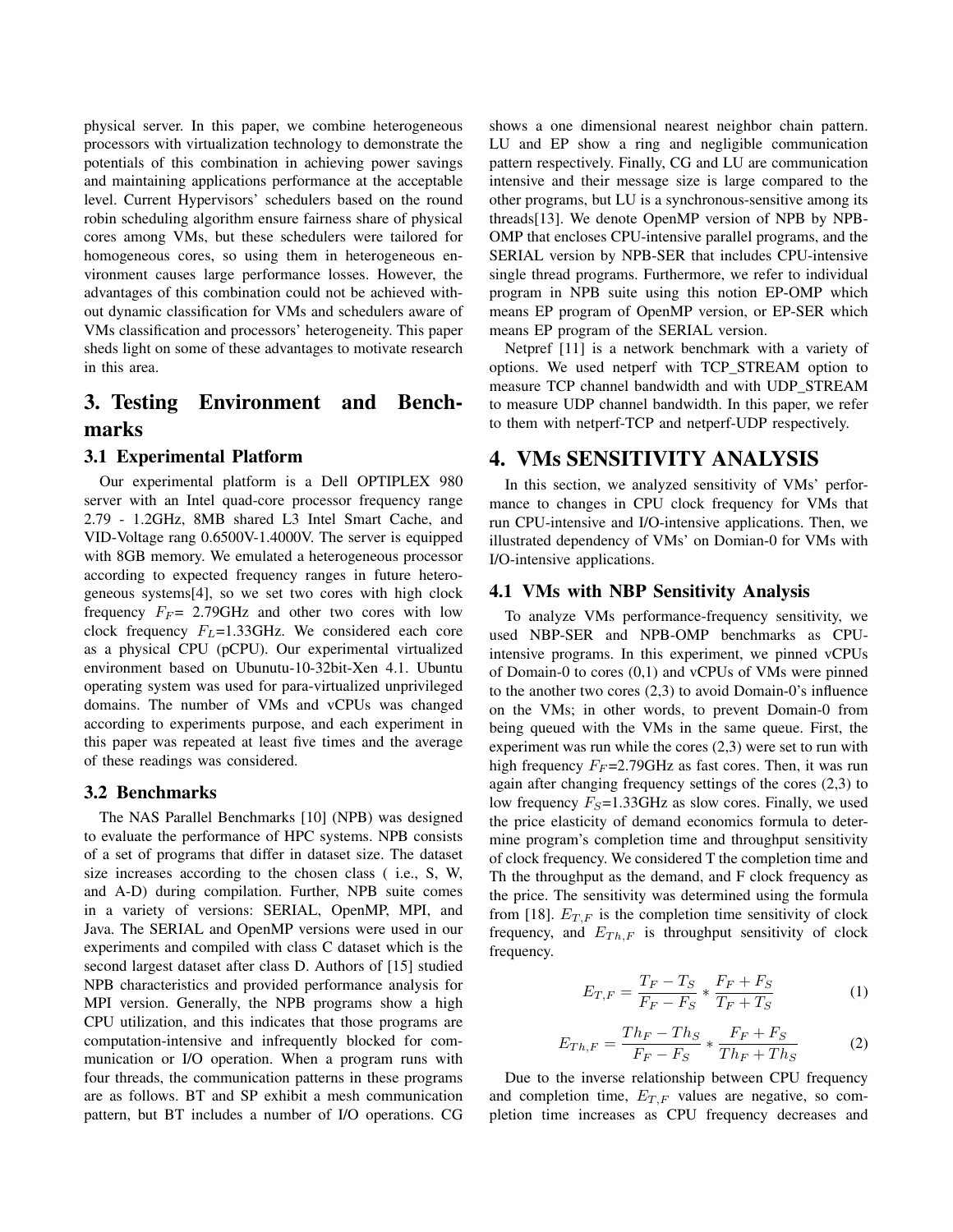

Fig. 1: Performance-frequency sensitivity for NPB-OMP and NPB-SER versions run on a VM with two vC-PUs. (a)sensitivity of completion time to frequency, and (b)sensitivity of throughput to frequency.

vice versa. On the other hand,  $E_{Th,F}$  values are positive because of the direct relationship between CPU frequency and throughput. Program speedup depends on program characteristics, but it does not have a liner relationship with CPU frequency. However, CPU-intensive programs might have a semi-liner relation with frequency because of either infrequent memory accesses or I/O operations. Figure 1 shows NPB-OMP and NPB-SER benchmarks performancefrequency sensitivity (i.e., completion time and throughput). In NPB benchmark, each program has a different memory access behavior and various inter-process communication patterns. These characteristics determine sensitivity of a program to frequency changes. For example, the completion time of EP-OMP and EP-SER programs had the same and the highest sensitivity. This high sensitivity due to the negligible inter-process communication in the multithreading EP-OMP program, and none inter-process communication in the single thread EP-SER program. Furthermore, EP-OMP is seldom memory access compared with CG-OMP and LU-OMP. Generally, NPB-SER programs sensitivity to frequency changes was higher than NBP-OMP due to the sequential execution of instructions in NPB-SER and interprocess communication patterns or I/O operations in some of NBP-OMP programs such as CG and BT respectively. On the other hand, NBP-OMP programs with intensive interprocess communication were less sensitive to frequency such as CG-OMP and LU-OMP. FT, a mixed type program, almost had the same sensitivity in NPB-SER and NPB-OMP. Unlike LU-OMP, BT-OMP includes a number of I/O operations that do not need synchronization among its threads.

#### 4.2 VMs with I/O Sensitivity Analysis

We analyzed sensitivity of VMs performance with I/Ointensive to CPU frequency. Then, as I/O operations depend on Domain-0, we tested VMs performance-Domain-0 dependency.

#### 4.2.1 CPU Frequency Sensitivity

In this experiment, we ran netperf with TCP-STREAM and UDP-STRAEM options to test I/O performancefrequency sensitivity using formula 2. The setting of this experiment was the same setting when we tested VM with NBP sensitivity. As shown in figure 2-(a), TCP test is more sensitive to core frequency than UDP due to the nature of TCP-packet; UDP does neither message fragmentation nor reassembly. Further, the aggregate costs of non-data touching overheads consume majority of the total software processing time. The non-data touching overheads come from as network buffer manipulation, protocol-specific processing, operating system functions, data structure manipulations (other than network buffers), and error checking[16]. To validate our test, we used SCP application TCP-based to transfer a 500MB file between two VMs and we found the same results obtained using netperf-TCP.

#### 4.2.2 VMs with I/O Domain-0 Dependency

In this experiment, we ran netperf benchmark with TCP-STREAM and UDP-STRAEM options to test I/O performance-Domain-0 dependency. For this end, we reversed the scenario of VM performance-frequency sensitivity, so the cores (2,3) settings were not changed but were set to high frequency  $F_F = 2.79 \text{GHz}$  where VMs were pinned in cores  $(2,3)$ . On the other hand, The cores  $(0,1)$ were set to high frequency  $F_F = 2.79$  GHz where Domain-0 was pinned. Then, we ran it again while the frequency of cores  $(0,1)$  is low  $F<sub>S</sub>=1.33$ GHz. Finally, we computed the performance-Domain-0 dependency using formula (2). The result of this experiment is shown in figure 2-(b). It illustrates that both netperf-TCP and netperf-UDP depend on Domain-0 for commutation between to VMs, but netperf-TCP depends on Domain-0 more than netperf-UDP.

The conclusion is that applications based on TCP protocol are frequency sensitive and they are Domain-0 dependant as depicted in figure 2-(a) and figure 2-(b) respectively.



Fig. 2: Performance-frequency sensitivity and Domain-0 dependency for NPB-OMP and NPB-SER versions run on a VM with two vCPUs. (a) performance-frequency sensitivity, and (b) performance-Domain-0 dependency.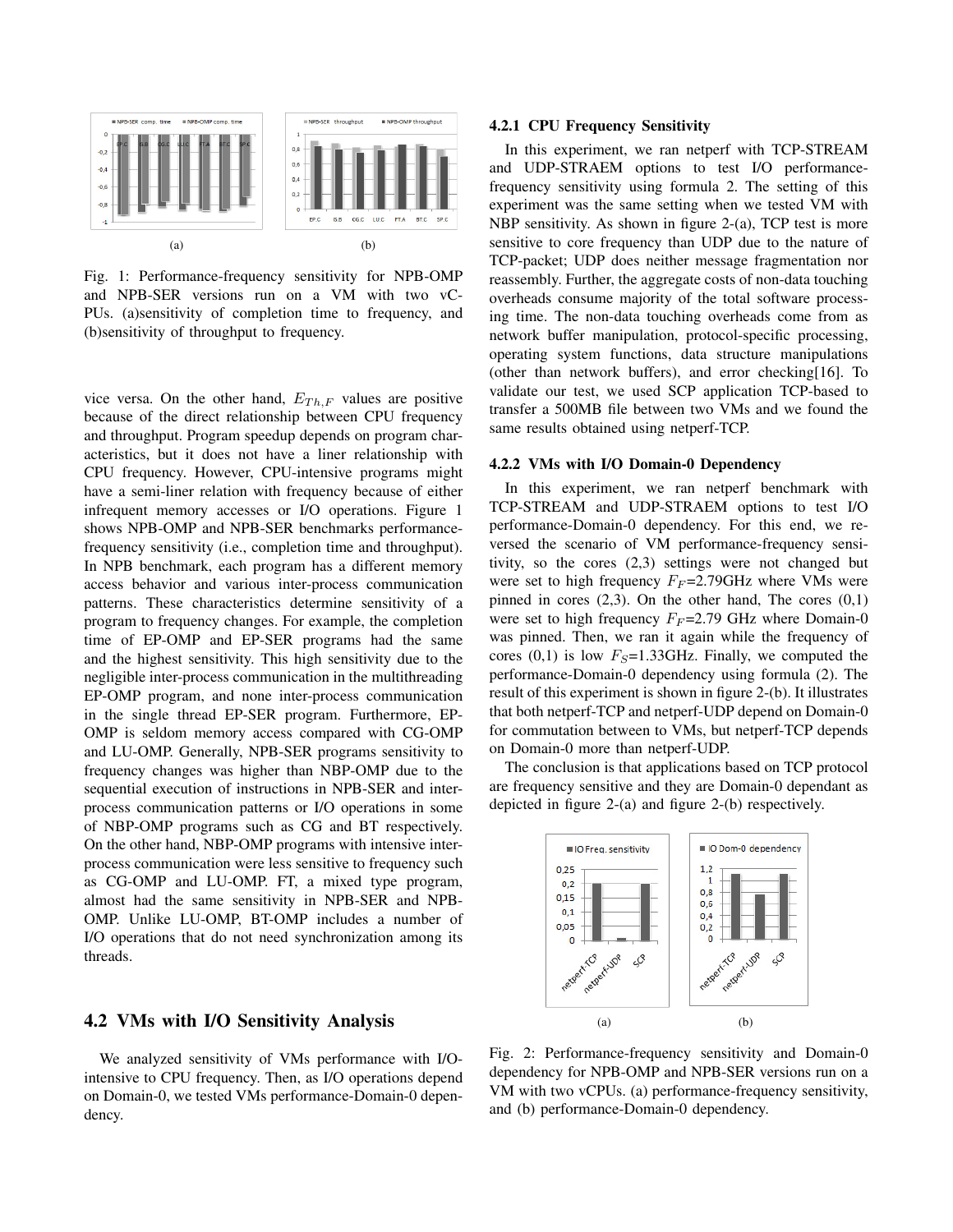# 5. Performance Evaluations

In this section, we evaluated our improved schedulingpolicy with the following rules:

- The weight of VM is proportional to the number of vCPUs.
- CPU-intensive vCPU should not be queued with I/Ointensive vCPU. Furthermore, CPU-intensive vCPU should be placed in the fast pCPU's queue meanwhile I/O-intensive vCPU in the slow pCPU's queue.
- A virtual machine with CPU-intensive application and a single vCPU should be placed in fast pCPU's queue to accelerate the sequential execution.
- The time-slice for the fast pCPU's queue is 30ms and time-slice for slow cores is 10ms as show in figure 3. We chose the value 10ms for the short slice as one tick to avoid high context switching and to keep consistent credit accounting.
- The cores settings for the experiments were that the fast cores (0,1) ran on frequency  $F_F$ =2.79GHz and the slow cores (2,3) ran on frequency  $F_S$ =1.33GHz.



Fig. 3: Scheduling time-slice modifications.(a) time-slice  $=$ 30ms for fast cores, and (b) time-slice = 10ms for slow cores. The accounting period of vCPU is 30ms for both fast and slow cores.

### 5.1 I/O and CPU-intensive Isolation

In this experiment, we created three VMs one with two vCPUs while each of the other two VMs has one vCPUs. We ran netperf on the two VMs with one vCPU for testing TCP and UDP bandwidth channels between them. The VM with two vCPUs used to run NPB-SER and NBP-OMP programs. We ran the three VMs with our new schedulingpolicy. First, we used EP and CG programs in NPB-SER with netperf, then EP and CG of NPB-OMP were used. We pinned the VMs with I/O to the slow cores (2,3) and the VM with CPU-intensive was pinned to the fast cores (0,1). Performance improvement for both I/O and CPU-intensive VMs compared to the default scheduler is illustrated in figure 4. Figure 4-(c) shows that the performance gain of CG.C is better than EP.C. Indeed, EP.C has negligible inter-process communication compared to CG.C which has also memory accesses. On the other hand, netperf-TCP throughput when co-hosted with VM that ran NBP-SER is better than when co-hosted with VM that ran NBP-OMP. As seen in figure 2- (b), netperf depends on Domain-0 and NPB-SER is a single thread test that gave Domain-0 chance to be scheduled in fast cores and improve I/O operations for netperf-TCP. The aggregate average gain is depicted in figure 4-(c). Obviously, isolating CPU-intensive vCPUs from I/O-intensive vCPUs was the main reason for performance improvement. Using isolation eliminated the sources of delay that affect CPUintensive vCPUs performance.



Fig. 4: I/O and CPU-intensive Isolation Performance improvements; netperf-TCP run on a VM with one vCPU,and NPB-OMP run on a VM with two vCPUs. (a) Throughput gain for NPB-OMP and netperf-TCP benchmark, (b) throughput gain for NPB-OMP and netperf-TCP benchmark, and (c) the average improvement of the overall system.

#### 5.2 VMs with sensitive Inter-process Comm.

In this experiment, we tested the performance gain for inter-process communication intensive such as CG and LU of NPB-OMP version. The performance of NPB-OMP benchmark in VM is near to the performance in physical server as long as the vCPUs are less than pCPUs, and LU-OMP is the most sensitive program to communication delay [13]. For testing inter-process communication intensive program performance improvement, we created one VM with one vCPU and another VM with four vCPU. Nevertheless, we had five vCPUs in addition to four vCPUs for Domain-0. The performance gain is illustrated in figure 5 where figure 5-(a) shows Throughput gain and completion time speedup for NPB-OMP while figure 5-(b)illustrates Throughput gain and completion time speedup for NPB-SER. Figure 5-(c) shows the average aggregated performance gain for NPB programs with two versions. Nevertheless, LU-OMP gained about 70% performance improvement. This improvement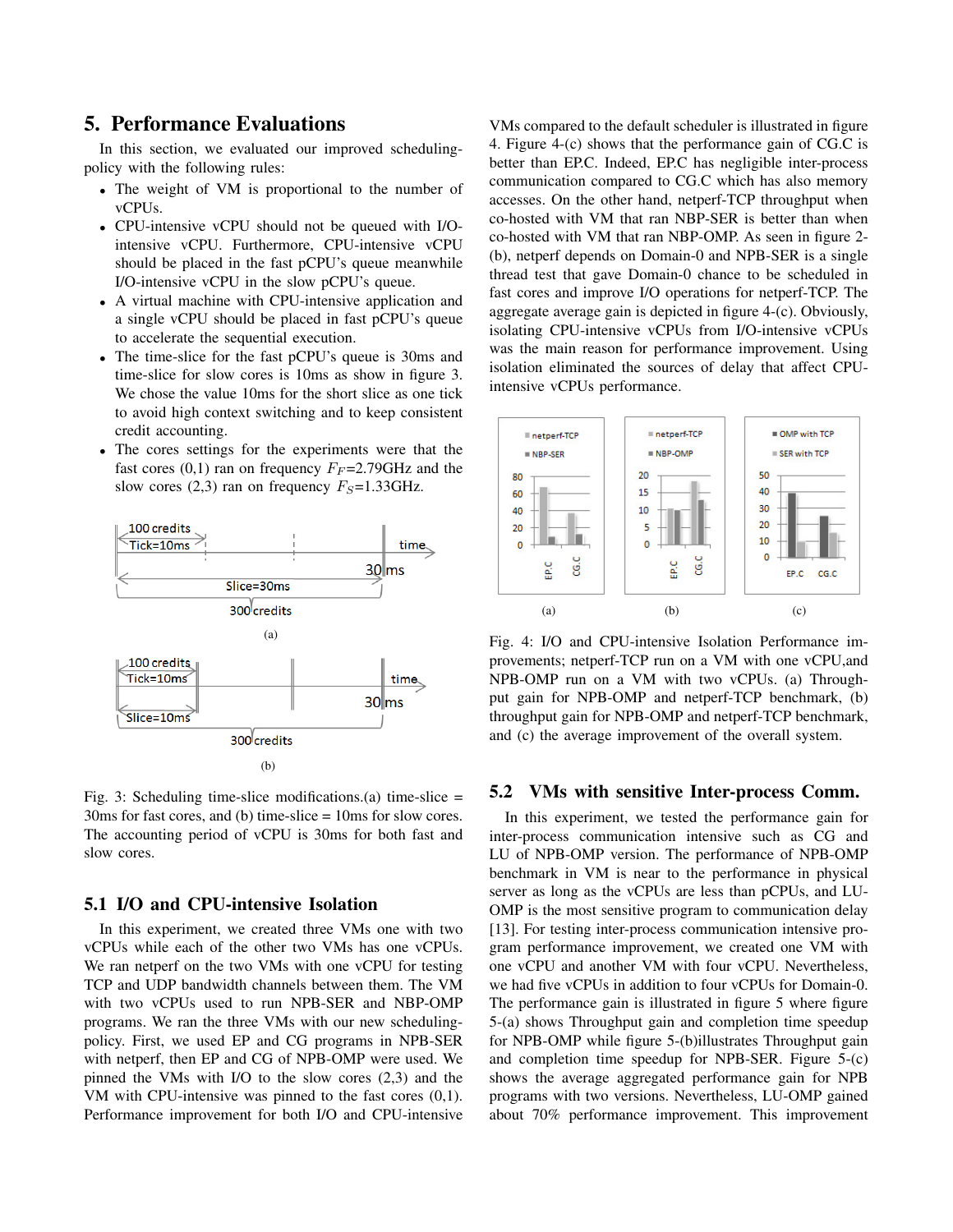due to changing the time-slice of the slow pCPUs' to 10ms which increases scheduling frequency. Increasing scheduling frequency gave chance for inter-process communication and synchronization. Further, decreasing time-slice decreases holding time when vCPU status "busy blocking" holds pCPU [17]. A lot of "busy blocking" wastes pCPU cycles and degrades the overall system performance.



Fig. 5: CPU-intensive with inter-process communication intensive performance improvements:NPB-OMP run on a VM with four vCPUs and NPB-SER run on a VM with one vCPU. (a) Throughput gain and completion time speedup for NPB-OMP,(b) throughput gain and completion time for NPB-SER, and (c) the average improvement of the overall system.

#### 5.3 Estimated Power Savings

As our physical platform is homogeneous, we have used dynamic voltage and frequency scaling (DVFS) mechanism to emulate a Heterogeneous environment. Nevertheless, we calculate the expected power saving in our experimental environment using formula (3). Formula (3) shows that the power consumption has a direct proportional to F which is the clock frequency and the square of Voltage (V).

$$
P = C \ast F \ast V_{VID}^2 \tag{3}
$$

Consequently, homogeneous architecture (HO) will consume  $P_{HO}$  with four cores ran on high frequency  $F_F$ =2.79GHz and  $V_{VID}$ =1.4V, while heterogeneous architecture (HE) will consume  $P_{HE}$  with two cores with high frequency  $F_F$ =2.97GHz with  $V_{VID}$ =1.4V and the other two ran with low frequency  $F_S$ =1.33GHz with  $V_{VID}$ =0.65V. The theoretically power savings gain is 45% calculated using (1-  $P_{HE}/P_{HO}$ <sup>\*</sup>100 formula, but the measured values of power savings reach up to 25%.

# 6. Related Work

Most of the works related to heterogeneous processors have been done in operating systems domain. Our work overlaps with two categories: (i) Heterogeneous scheduling awareness for OS, (ii) Heterogeneous scheduling awareness for Hypervisors. First, the algorithms for heterogeneous awareness in operating systems field can be described as follows. The algorithm presented in [6] assigns the best threads (i.e., threads with high computation demands) to run on fast cores; however, selecting the best threads via continuous monitoring of performance based on instructions per cycle (IPC). Furthermore, continuous monitoring for threads before getting the best thread to the fast core might take long time and consume more resources. This algorithm could be modified for Hypervisors if we consider a virtual machine as a long lived thread. By determining the architectural properties of an application, the algorithm in [16] find the best threads to be assigned to fast cores. However, we used the same methodology to classify virtual machines that proposed in [16]. The algorithm proposed in [19] boost the sequential phases of parallel applications by executing them on fast cores. In our work, the scheduler assigns CPUintensive VMs with single vCPU to fast cores. In [20], the scheduler places more threads on fast cores than slow cores, where the core load is proportional to its frequency speed. Unfortunately, this technique is not suitable for Hypervisors because virtual machines will experience cache contentions that degrade their performance [21].

Second, heterogeneous scheduling awareness for Hypervisors according to the recent work was presented in [9]. These were not much research done in this domain;however, paper [9] was implemented An Asymmetry-Aware Scheduler for Hypervisors which is a scheduler aware to heterogeneity of multicore processor. Using AASH scheduler achieves a good performance improvement for CPU-intensive VMs, but this improvement came with performance degradation for memory and I/O intensive VMs. Our idea of shortening the time-slice for the slow cores similar to dynamic switching frequency scheduling policy proposed in [20], but it was proposed for homogeneous environment and for pinned virtual machines. Authors in [20] suggested to set the timeslice to one millisecond for some CPU-Intensive VMs, but according to the comments in Xen's source code [22], a 1ms is the given delay for pCPU to build its cache for vCPU between vCPU migrations. So, one millisecond time-slice is very expensive for CPU-intensive VMs due to frequent cache-warming that means more pCPU cycles losses.

# 7. Conclusions

In our scheduling-policy, we invested the recommendations that were proposed for operation systems schedulers. The policy is suitable for virtualized environments that co-hosted heterogeneous type of VMs. We presented scheduling-policy that aware of virtual machines and physical host heterogeneity to realize the promises of Heterogeneous multicore processor in virtualized environments. Analyzing VM characteristics is the most significant stage to place a VM at the suitable cores that keep its performance acceptable. Furthermore, elimination of delay sources that impede performance gaining could bring good performance